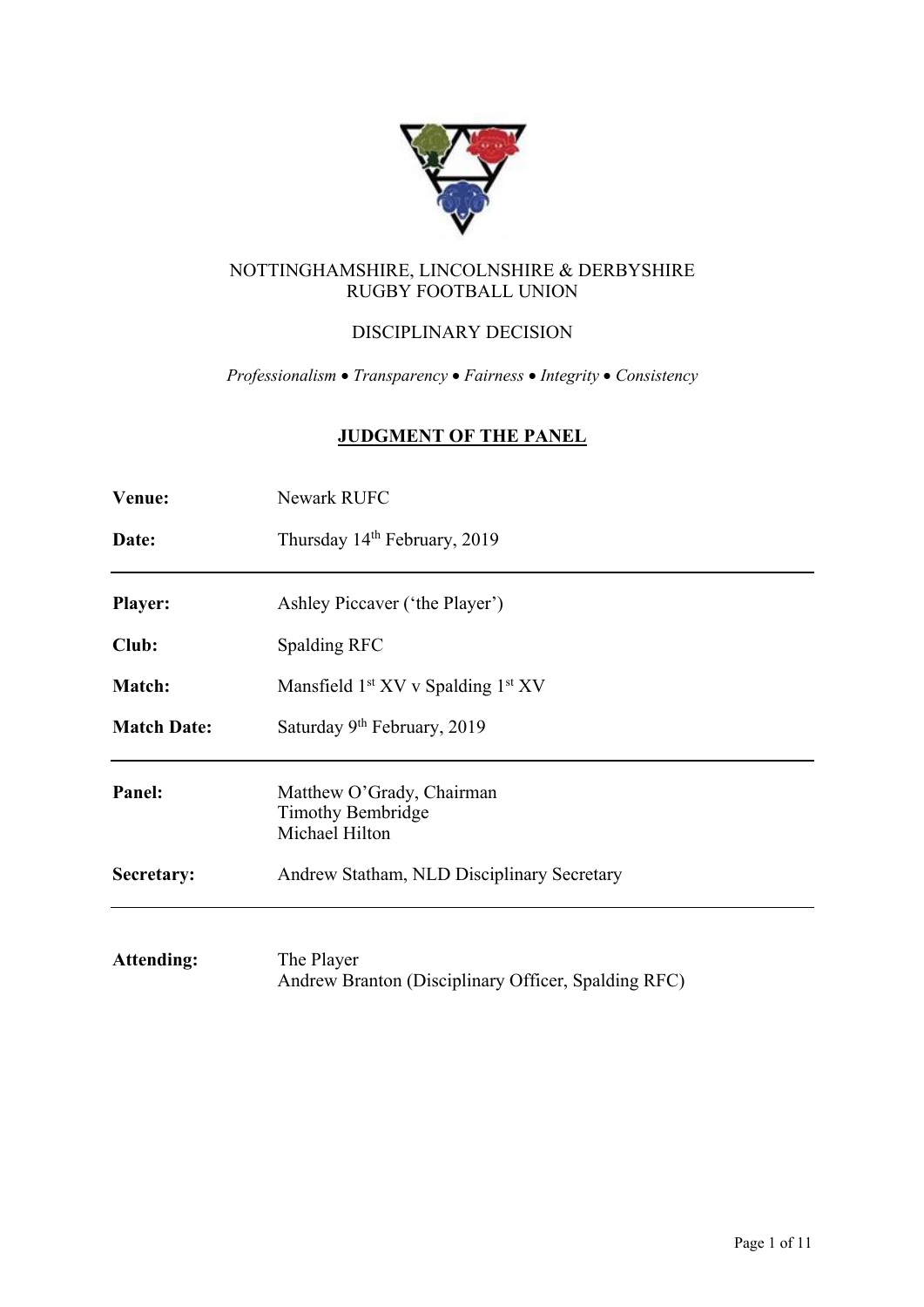# **Preliminary Issues**

1. There were no objections to the composition of the Panel.

# **Charge and Plea**

- 2. On Saturday 9<sup>th</sup> February, 2019 the Player was sent off for allegedly kicking an opponent in the head.
- 3. On Monday  $11<sup>th</sup>$  February, 2019 the NLD RFU settled a hearing notice particularising the following alleged offences:

"On February 9th Ashley Piccaver kicked an opposing player 38 minutes into the 2<sup>nd</sup> half of the league game between Spalding 1<sup>st</sup> XV and Mansfield 1<sup>st</sup> XV."

4. The Player denied the citing that he had kicked an opponent

## **The Approach**

- 5. At the outset of the hearing the Panel reminded itself, the Player and Mr. Branton of the contents of Reg 19.11.1, that the burden was on the Player to prove that the Referee's decision to send off the Player was wrong. The standard of proof is the simple balance of probabilities. That is to say, it is more likely than not that the Referee was wrong. If the Panel considers that neither event is as likely as the other (essentially a 50-50 position), then the standard is not met, the burden is not discharged and the Referee's decision is treated as not being wrong. We reminded those present of the express terms of Reg 19.11.1: "*In any such case, the Disciplinary Panel shall not make a finding contrary to the Referee's decision unless it is satisfied, on the balance of probabilities, that the Referee's decision was wrong*." The Panel reminded itself, the Player and Mr. Branton of the general approach to hearsay evidence (Reg 10.10.6) and to the manner in which written evidence may be treated differently to oral evidence (Reg 10.10.5).
- 6. The Panel enquired of the Player whether it would hear oral evidence from those who had provided written accounts. It was clear no steps had been taken by the Player nor his club to ensure those who provided written accounts give evidence orally (by telephone or otherwise). The Player told us that Mr. Pogmore had messaged him earlier in the day to wish him well.
- 7. It was apparent to the Panel that the Player and Mr. Branton were naïve to the approach the RFU Regulations bound the Panel to take. We ensured they were provided a copy of the key Regulations and had time to consider them before we continued.
- 8. The Panel was anxious to ensure the Player be afforded every reasonable opportunity to present his case in its best light. We therefore urged the Player and Mr. Branton to take all the time they needed to make enquiries as to whether any witnesses that might be relied upon could give evidence by telephone, particularly bearing in mind that Mr. Pogmore was said to have been in contact with the Player earlier in the day. The Panel left the Player and Mr. Branton to make their enquiries and they were disturbed only for the Disciplinary Secretary to provide them with a copy of the Regulations to assist them in framing how the Player presented his case. When they were ready (about 20 minutes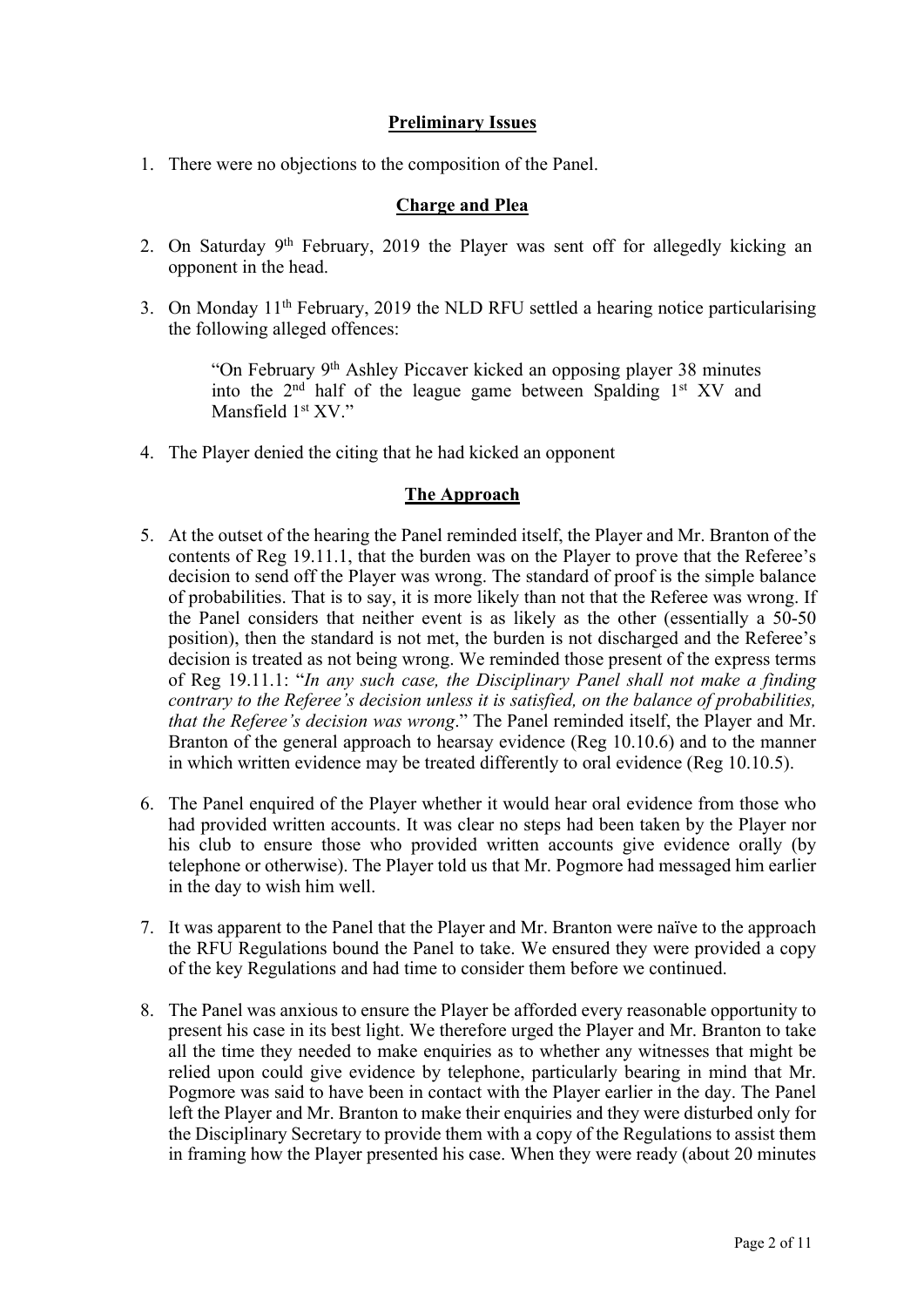later), the Player and Mr. Branton returned to the Panel. We were informed that, despite their efforts, they were not successful in contacting anyone the Player might rely upon.

- 9. We invited the Player and Mr. Branton to address us on how we should proceed in the circumstances. We were told they did not want to have to drive up and come back before the Panel on another date. Both the Player and Mr. Branton urged us to continue with the hearing despite their witnesses not being available to provide oral evidence. The Panel did not want to casually take that course so suggested they take some time to reflect on what they wanted to do. We were told in terms that the Player wanted to go ahead. The Player was informed that a postponement of this hearing to another date was an option so that he could ensure his witnesses were available and that, again, if he wanted time to reflect before expressing a definitive view we would happily give him that time. We were told in terms by Mr. Branton that if the Panel went on to make a decision adverse to the Player's interests that they would simply appeal the decision. The Panel informed the Player and Mr. Branton that the approach suggested by them was unsatisfactory and an Appeal Panel may not find a 'second bite of the cherry' approach attractive.
- 10. Neither the Player nor Mr. Branton made any request that the hearing be adjourned, despite this option being presented to them and with full knowledge of the approach within the Regulations. We asked, again, whether they would like to take further time to consider this before coming to a concluded view, but they did not. They were both clear and resolute that they wished the Panel to proceed. We were again told before continuing that the decision would simply be appealed if the Player found the outcome unsatisfactory.

## **The Evidence**

11. The Panel heard oral evidence from the Player and the Referee, Mr. Wayne Franks. Additionally, we read written accounts from Mr. Peter Julian (Spalding RFC Treasurer and Touch Judge) and Mr. Phil Pogmore (the alleged victim of the kick). We say at the outset that we considered all the written and oral evidence with care. This judgment is not intended to be a transcript of the evidence given. We have considered all the evidence and its omission from this judgment does not mean that it has not been considered.

## The Player

12. The Player informed us that the alleged incident occurred shortly after he had returned to the game after previously leaving the field of play for an injury. He told us that he saw Mr. Pogmore being tackled. The Player did not say that he saw anything illegal about the tackle. The Player said that he ran over to the ruck and "rucked over" Mr. Pogmore. The Player told us that he was trying to win the ball. We were able to infer, and the Player later confirmed, that Mr. Pogmore was lying on the ground when the Player arrived at the breakdown. The Player said that Mr. Pogmore turned to him whilst he was on the floor so that he was looking towards the Player's goal line. He said he saw Mr. Pogmore with an injury to his head. The Player heard a challenge from a Mansfield player that he had kicked Mr. Pogmore in the head. The Referee blew his whistle and told the Player that he had kicked Mr. Pogmore in the head. The Referee pulled out a red card, the Player asked what that was about and then left the field.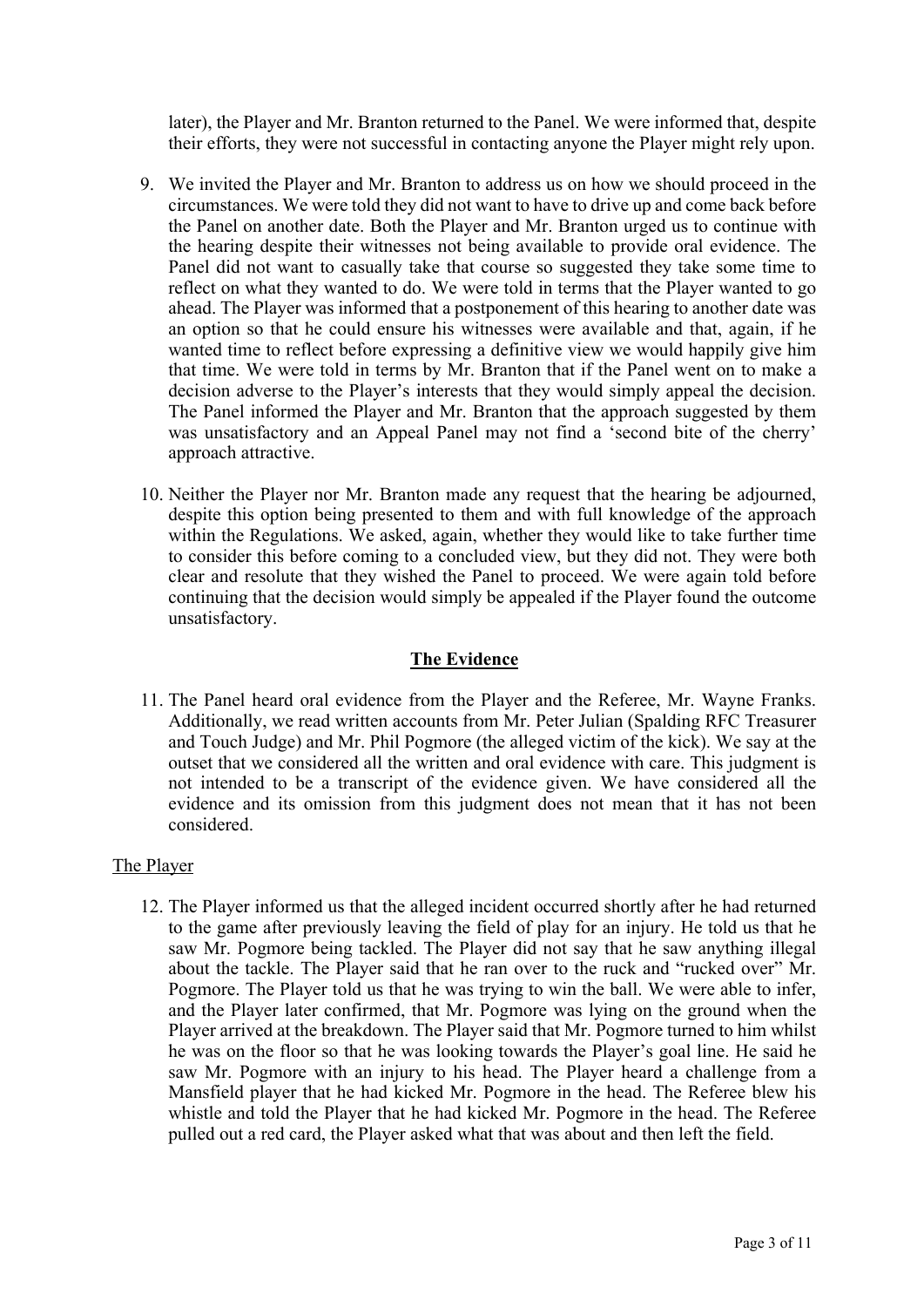- 13. The Panel heard that when Mr. Pogmore was tackled he was lying in a diagonal position. The Player described Mr. Pogmore's head as being quite far from him and reiterated that Mr. Pogmore was facing him. We were told that there were about five Players in the ruck, a couple of other Players from his team and a couple of opponents. The Player informed us that the ball was slightly behind where Mr. Pogmore was. The Player reiterated, "I seem to remember [Mr. Pogmore] was facing towards me," with the inference being that the back of Mr. Pogmore's head was facing the Mansfield goal line.
- 14. The Player rejected the possibility that he was trying to get to the ball and as a result his foot recklessly made contact with Mr. Pogmore's head. He denied the possibility he had swung his leg through or around the ruck to try to get to the ball or kick the ball at any point.
- 15. The Player said that he saw Mr. Pogmore did receive treatment to his head immediately after he was sent off, which confirmed the accuracy of that part of the Referee's report. Mr. Pogmore, we were told, remained in the diagonal position that the Player described, throughout the time of being treated. It was therefore common ground between the Referee and the Player that Mr. Pogmore suffered an injury to his head of some kind.
- 16. After the game had finished the Player found Mr. Pogmore. The Player told us that Mr. Pogmore said he had been kneed in the back of the head. It was not clear how Mr. Pogmore knew he had been kneed, as opposed to kicked or any other type of physical contact, when it was to the back of head and presumably he would not have seen it. Mr. Pogmore is said to have told the Player that it was not the Player who was responsible (although we were not told who Mr. Pogmore thought had kneed him, if he could say). The Player told Mr. Pogmore that he would have to appeal the red card as he felt it was unjust and Mr. Pogmore told the Player that he would be happy to assist.
- 17. Finally, the Player told us that the Referee was very controlling and the game did not flow too well because of that.

## Peter Julian

18. We were informed by Mr. Branton that Mr. Julian is the Club Treasurer and was acting as the Touch Judge for the match. He was on the touchline closest to where the foul play is alleged to have occurred. In advance of this hearing Mr. Branton emailed the Disciplinary Secretary a short typed account from Mr. Julian, which provided background information in relation to the Player and another player from his team, Mr. Jordan Templar, who had been sent off for two yellow cards. The email read as follows:

"*Jordan's red card was due to receiving two yellow's.* (sic).

*First yellow was a first offence by Spalding in the red zone as Mansfield established several rucks / pick and drives on Spalding's try line. The referee I believe indicated that Jordan was half a step offside I think on the blind side of a ruck as they pick and drove forward on the openside so Jordan did not have a direct influence on play. Spalding's try line defence on the open side stopped a score but ref awarded a penalty try and yellow carded Jordan. From my point of view not a very logical decision as Jordan was not interfering with play and was a first offence, unlike Mansfield who had had a number of penalties awarded against them earlier and the ref constantly warning on verbal dissent (one time he*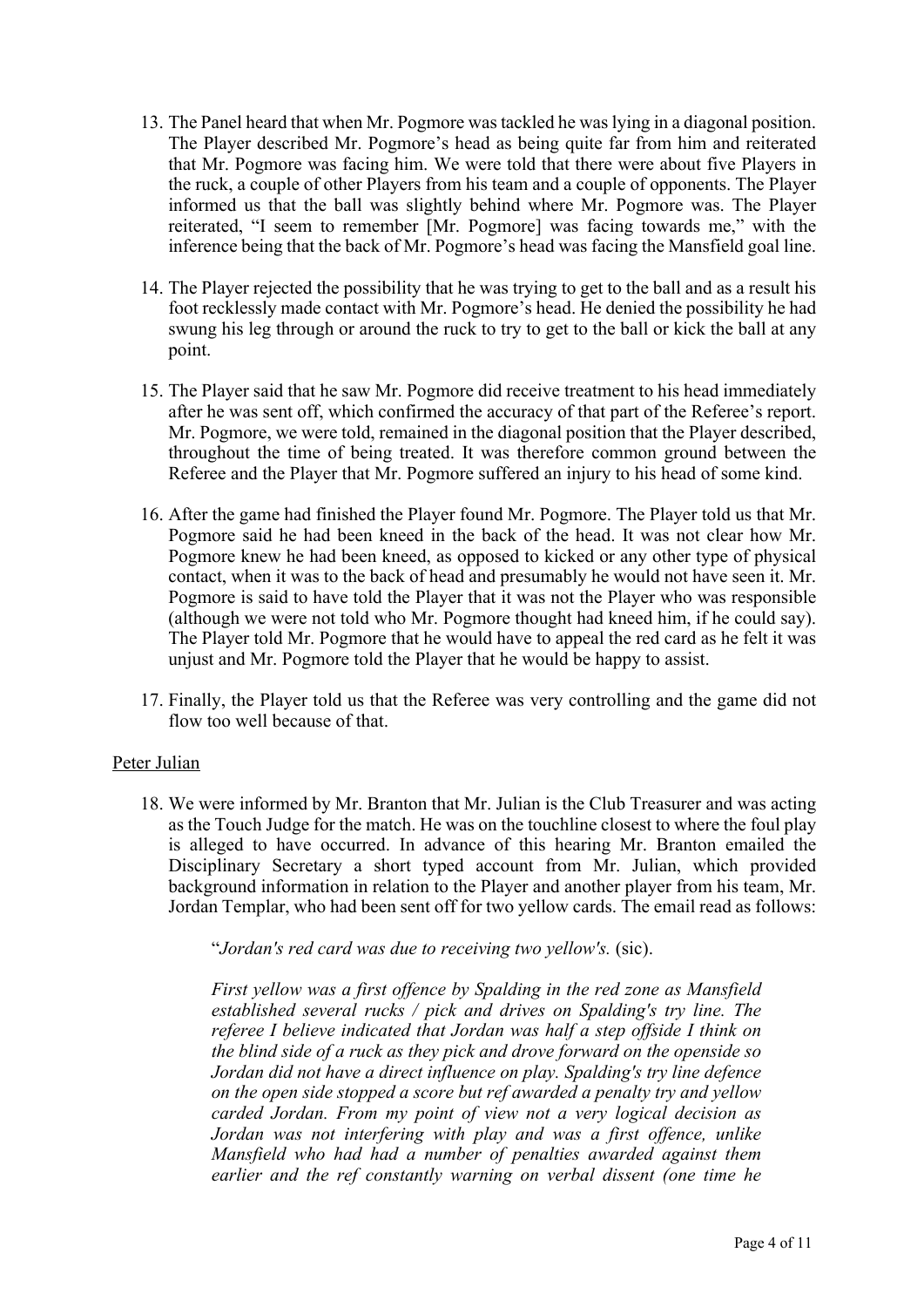*marched Mansfield back 30 metres for constant dissent) but no sign of a yellow card*

*Second yellow was probably correct as Jordan got involved in a bit of a fracas. Not sure of underlying cause. Second yellow therefore became a red*

*Ash Piccaver*

*Ash came of* (sic) *the bench to replace Kev Hudson in the dying minutes as Mansfield were pressing in our twenty two. Typically Mansfield were using their forwards. Ash within seconds of coming on, got involved and believe Ref red carded Ash for a kick to head/body of player on ground. Ash did not kick the Mansfield player and after the game the Mansfield player confirmed Ash did not kick him and is willing to provide a statement to that effect.*"

### Phil Pogmore

19. The Player's club sent the Panel a word document within which was a short typed message, which read as follows:

*"To whom this may concern,*

*My Name is Philip Pogmore and I play for Mansfield Rugby Club. I'm writing this letter to support Ashley Piccaver's appeal. On Saturday the 9th we played Spalding RUFC to which Ashley received a red card. I am the player Ashley had allegedly kicked in the head. I can assure you that I received no such injury or harm. I'm hoping my letter will help in Ashley's appeal as I would hate for a player to be banned for any length, especially in the circumstances that he didn't do it.*

*If you need to clarify the validity of this letter, then please feel free to contact me via email philpogmore23@hotmail.co.uk*

*Kind regards Phil Pogmore*"

#### Andrew Branton

20. We asked whether Mr. Branton was in a position to provide evidence in support of the Player's case. He told us he was not there. It follows that he could not say whether the alleged incident happened or not.

#### Wayne Franks – The Referee

21. The Panel considered the Referee's report, which stated:

"*Mansfield were attacking up hill when a ruck was formed and as the ball came out from the ruck into touch Spalding No.5 kicked Mansfield hooker in the head with force whilst he was on the floor.*"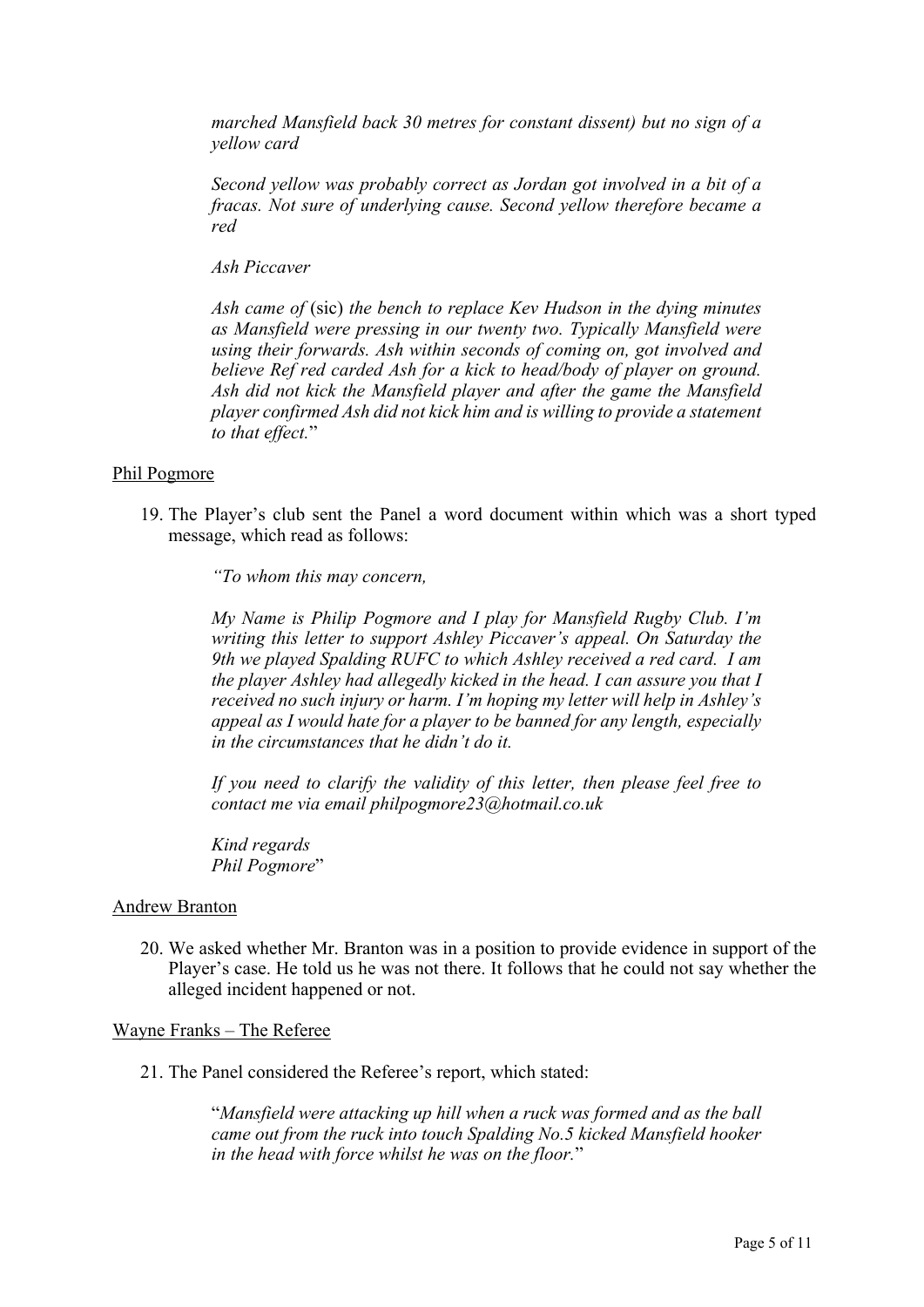- 22. The Referee described himself being 1m from the incident and having a clear view. Under the question, 'Did the incident require medical attention either on or off field?' the Referee entered, "*Was checked out by Mansfield Physio.*"
- 23. The Referee was available by telephone and was called to provide oral evidence. The Referee said that he could not be sure whether anything had happened prior to the alleged incident. He checked the offside line and in doing so looked away from the ruck. He looked back to the ruck and then he saw the Player kick the head of the Mansfield player who was on the floor. The Referee added that he then heard the touch judge on that side of the pitch (Mr. Julian) say to the Player, "What do you think you're doing? That's your own player."
- 24. The Referee was properly and courteously cross-examined by the Player and Mr. Branton. He was asked specific details about what happened in the ruck. The Referee could not be sure how many players were involved in the ruck. The Referee could not say which way Mr. Pogmore's head was facing, but that he was lying in a 1 o'clock to 7 o'clock position. The Player thought that was a fair recollection. It was not suggested to the Referee, nor did the Referee say, that there had been foul play to Mr. Pogmore's head in the process of Mr. Pogmore being tackled.
- 25. Mr. Branton invited the Referee to comment on why he thought Mr. Pogmore would say he was not kicked. Mr. Branton was advised by the Panel that the question, nor the answer the Referee provided to the question, would assist the Panel because the Referee could not be expected to know what Mr. Branton was thinking and the Referee's speculation as to what he thought Mr. Pogmore was thinking would not help us resolve the issue. We urged him to focus on any factual issues, which he went on to do. It was suggested to the Referee that Mr. Pogmore might have been kneed in the head. The Referee was clear and unambiguous in his answer that what he had seen was a kick to the head. The Referee could not be sure in his recollections as to where on the head the kick connected, but on whether there was a kick to the head or not, there was no doubt in his mind. He thought, but could not be sure, that it was the side of the boot that connected rather than being the heel or toe.
- 26. The Referee recalled Mr. Pogmore being treated for a number of minutes. Mr. Pogmore was able to resume playing the game after being treated.

## **Discussion**

- 27. At the conclusion of the evidence we explained to the Player and Mr. Branton that we would welcome hearing any other representations they wished to present as to the decision we should make on the factual issue. We reminded them of the burden and standard of proof. The Panel suggested to the Player and Mr. Branton that they take some time to prepare their remarks and they accepted that invitation.
- 28. The Player and Mr. Branton returned to the Panel when they felt they had sufficient time to prepare their representations. The Panel is grateful to the Player and Mr. Branton for the measured, focussed and careful way in which they presented their remarks. We were urged to find the Referee had been wrong in the conclusion he reached. It was argued that the Referee was grasping at straws in his evidence and he had come up with the wrong decision. It was submitted to us that we should give significant weight to the written account from Mr. Pogmore, which was argued was exceptional in the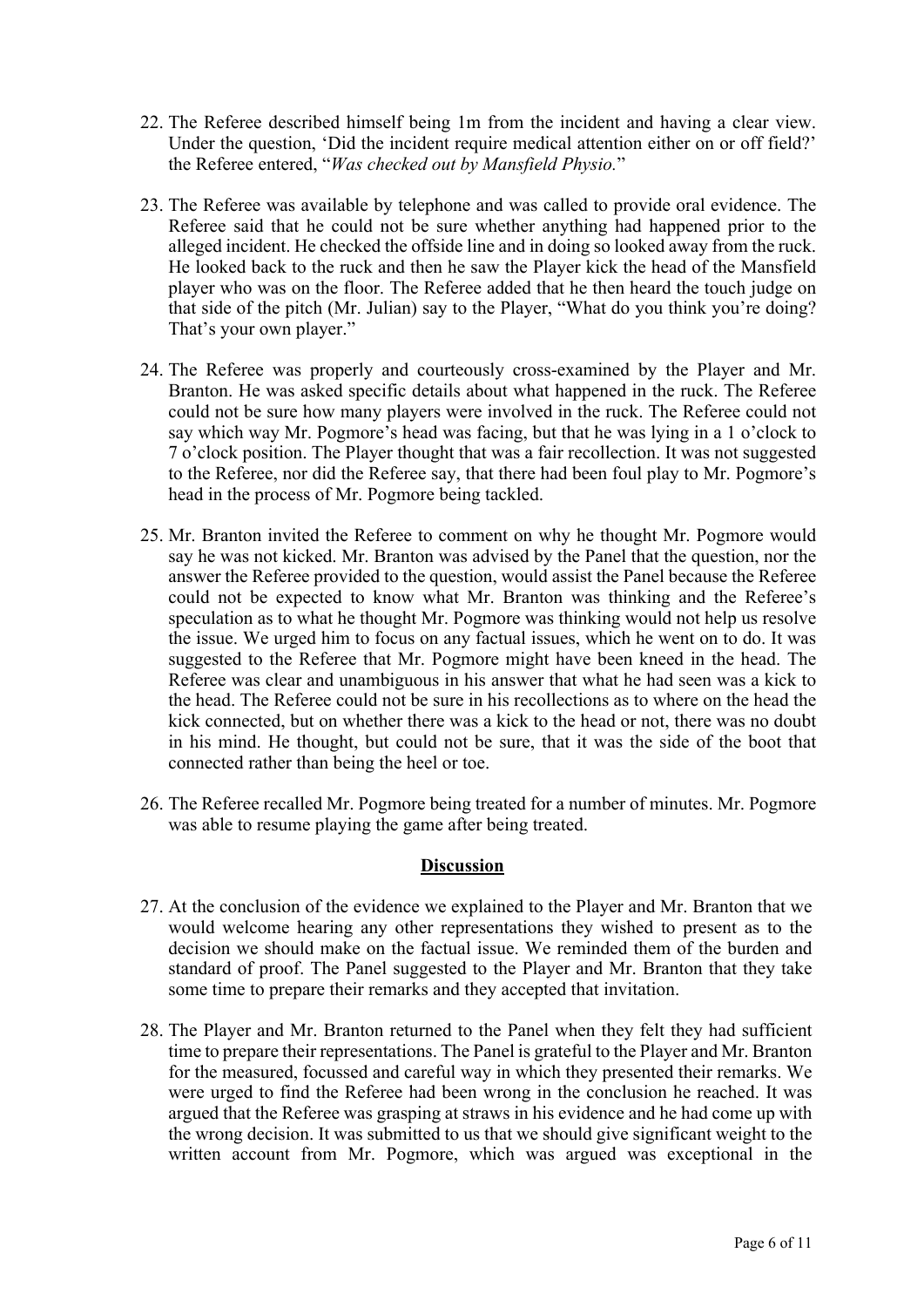circumstances. Fairly, Mr. Branton offered that the Referee should not be expected to remember every single detail of the ruck.

- 29. There is no video footage of this alleged incident and therefore our decision turns on the assessment we make of the evidence we have read and which we have had the particular advantage of hearing. We have listened to the evidence and the representations on behalf of the Player with care. We have carefully read the evidence we had in writing. We have considered all the evidence in the round. As we set out at the conclusion of the hearing, when we gave brief reasons for our decision, this written judgment is to stand as the reasons of the Panel and stand in place any ex tempore reasons.
- 30. After considered deliberation we find that the Player has not proved on the balance of probabilities that the Referee was wrong.
- 31. First, we accept the evidence of the Referee. He was a neutral and independent observer, who clearly saw the contact of boot with head. He had a clear and unobstructed view. The Panel found the Referee to be measured in his evidence. He did not try to embellish his account and, where he could not recall a matter, said so. We accept the submission made to us that there were some areas upon which the Referee was not clear. However, we consider Mr. Branton's submission that the Referee should not be expected to remember every single detail was insightful. Whilst the Referee might not have precisely recalled every single part of what happened in a dynamic situation, he was adamant that he saw the kick. We reject the argument that the Referee was "clutching at straws" in the evidence he gave.
- 32. Secondly, the Player was a participant in a dynamic and physical situation. His focus was on winning possession of the ball. In the circumstances his evidence was less reliable that the observer Match Official who was not participating and was stood back looking at the unfolding situation.
- 33. Thirdly, although we were only able to consider the accounts of Mr. Pogmore and Mr. Julian in writing, we were prepared to approach their evidence with full weight as if it had been given orally. Even taking it at its highest there were limitations to the evidence both provided.
- 34. Mr. Pogmore was part of a dynamic situation. He was at the bottom of the ruck. There were players over him. We do not accept as being reliable the (hearsay) account provided through the Player that Mr. Pogmore was kneed in the head. Not because it is a hearsay account, but because of the position Mr. Pogmore was in and where he was looking. We were not persuaded to the appropriate standard that Player 'X', as opposed to *the* Player, had connected with the back of Mr. Pogmore's head (let alone that it was a knee). Mr. Pogmore's evidence that, "*I am the player Ashley had allegedly kicked in the head. I can assure you that I received no such injury or harm,*" does not sit comfortably with the fact that Mr. Pogmore was in fact injured by a blow to his head, for which he had to receive treatment.
- 35. Mr. Julian was acting as the club Touch Judge for Spalding. We accept the submission that we should not give weight to the evidence given by the Referee of the comments alleged to have been said by Mr. Julian. Mr. Branton was correct in his submission that the Referee could not be sure what Mr. Julian was speaking about. It follows we have disregarded that aspect of the evidence in coming to our conclusions. The evidence of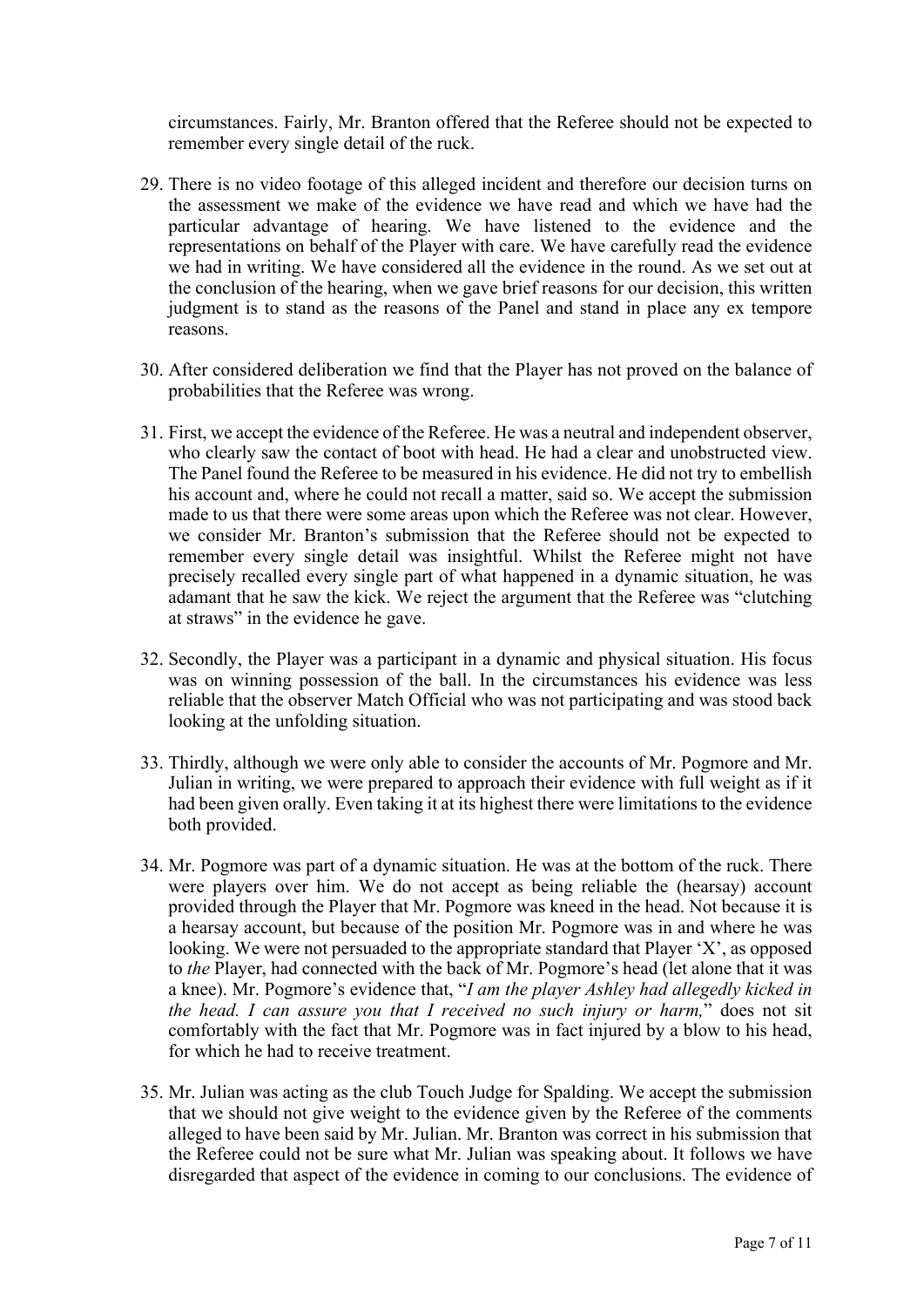the Referee, that he saw the kick, and of Mr. Julian that there was no kick sits starkly against each other. We preferred the evidence of the Referee, being the independent Match Official, who was charged with officiating all the game (including foul play) as against Mr. Julian whose attention at the time was presumably more focussed on judging touch and who had no responsibilities of officiating foul play.

- 36. Fourthly, there is the absence of reliable or credible evidence of injury being caused by a means other than the means seen by the Referee. Mr. Pogmore, as we now know, was indeed injured to his head. He had to be treated for some minutes. The Player did not see any injury caused in the process of Mr. Pogmore being tackled. There is no evidence at all *from any source* of any injury being caused to Mr. Pogmore's head by the way in which Mr. Pogmore was tackled. The Referee did not penalise foul play in the tackle and the Player did not suggest to the Referee that there was foul play in the tackle. Mr. Pogmore does not suggest in his written account that he was injured as he was tackled. In considering the evidence in round we do not find, that the injury to Mr. Pogmore's head was caused in the act of being tackled. Furthermore, the Player did not see any players injure Mr. Pogmore in the ruck. In sum, the only act to have caused injury which was reliably witnessed, was that seen by the Referee.
- 37. The Panel therefore makes the following findings:
	- a) The Player failed to prove the Referee was wrong.
	- b) The Player was a part of a dynamic situation and, in attempting to win the ball in the ruck, he caught the head of his opponent, who was on the floor, with some force.
	- c) The Player did not deliberately, intentionally or with any malice cause the foul play to take place. He was reckless.
	- d) There was a light injury to the victim from the foul play, but not so serious as to prevent him playing after treatment was provided.
	- e) In a dynamic and physical situation, the Player may have been unaware he made contact with the opponent's head whilst competing for the ball.

#### **Sanction**

- 38. The Panel then undertook an assessment of the Player's conduct under Regulation 19.11.8 as follows:
	- a) *Intentional / deliberate.*

N/A

b) *Whether the offending was reckless, that is the Player knew (or should have known) there was a risk of committing an act of Foul Play.*

The Player's actions were reckless. In trying to win the ball in the ruck he kicked the opponent in the head.

c) *The gravity of the Player's actions in relation to the offending.*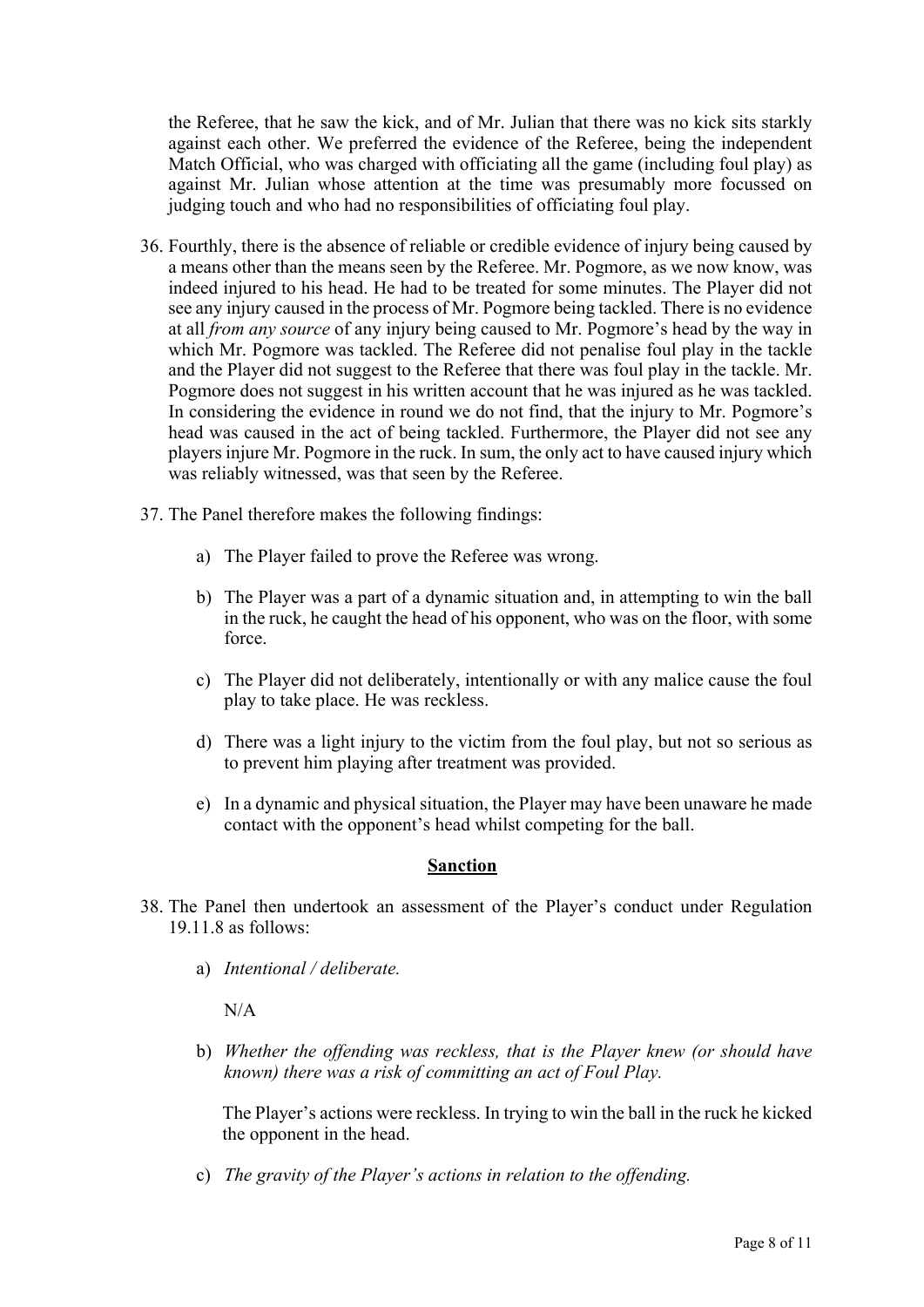Foul play to the head is always serious. There was some force as the Player was trying to win the ball in a contested breakdown, but no significant injury was caused.

d) *The nature of the actions, manner in which the offence was committed including part of the body used (for example, fist, elbow, knee or boot).*

The Player recklessly caused his boot to come into contact with the head of his opponent.

e) *The existence of provocation.*

None.

f) *Whether the Player acted in retaliation and the timing of such.*

 $N/A$ 

g) *Whether the Player acted in self-defence (that is whether he used a reasonable degree of force in defending himself).*

N/A

h) *The effect of the Player's actions on the victim (for example, extent of injury, removal of victim Player from game);* 

The Player had to be treated on the pitch for the blow to the head. He was treated for a couple of minutes and then was able to resume playing. We assume there have been no lasting effects.

i) *The effect of the Player's actions on the match.*

It was very close to the end of the game. The game had to be stopped whilst the injured player was treated.

j) *The vulnerability of the victim Player including part of the victim's body involved/affected, position of the victim Player, and the ability to defend himself.*

The Player was in a vulnerable position on the floor and the connection was to a vulnerable part of his body.

k) *The level of participation in the offending and the level of premeditation.*

N/A

l) *Whether the conduct of the offending Player was completed or amounted to an attempt.*

Completed.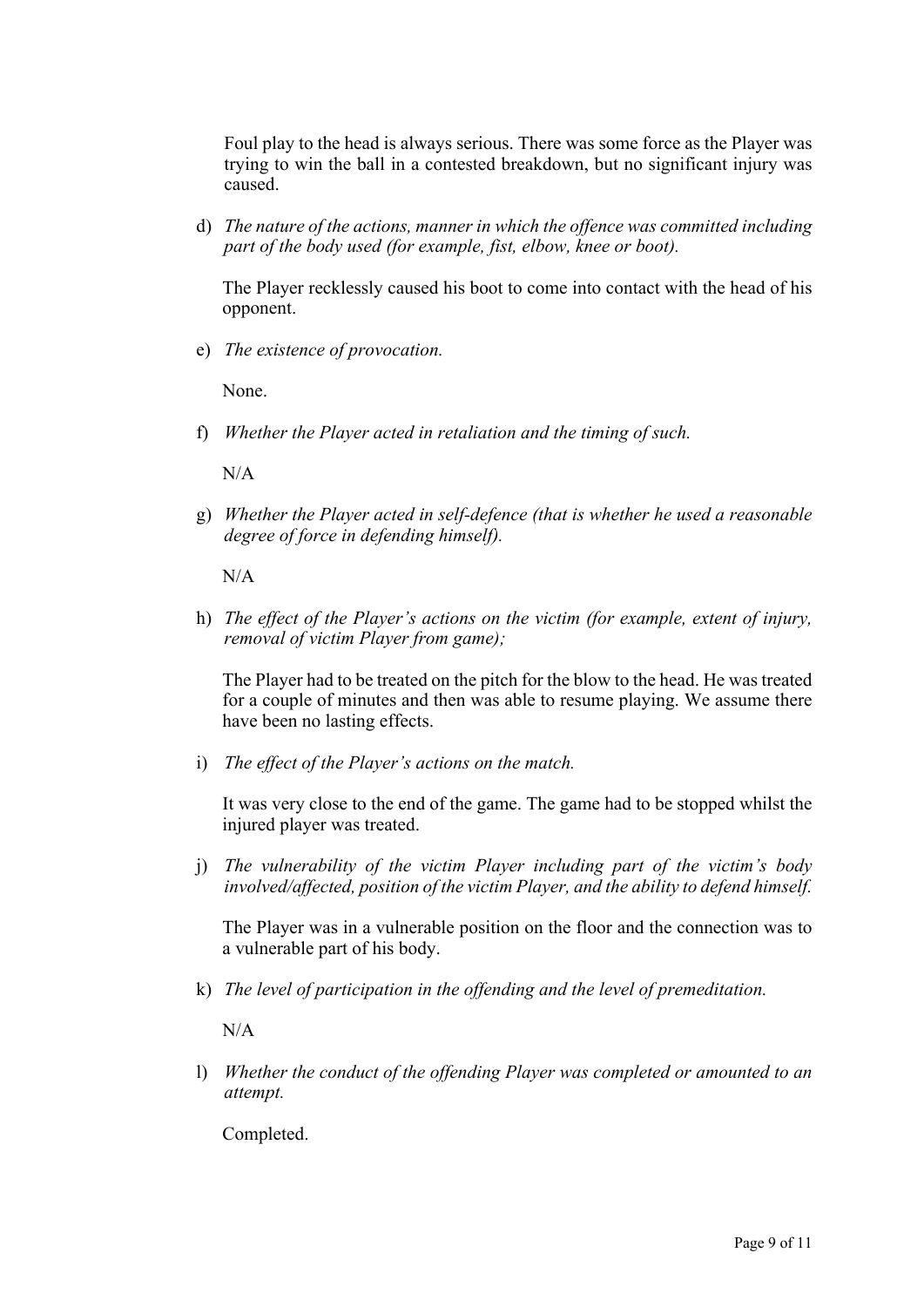m) *Any other features of the Player's conduct in relation to or connected with the offending.*

N/A

#### **Aggravating Features**

- 39. We considered the aggravating factors under Regulation 19.11.10, namely:
	- a) *The Player's status as an offender of the laws of the game.*

The Player told us he has received at least two red cards in the past, over two seasons ago, which were for "fighting". He was also sent off as recently as Saturday  $26<sup>th</sup>$  January, 2019. This Panel made the judgment in that case that the Referee was wrong to send the Player off and the red card was dismissed (reducing it to a yellow card). None of this history was in any way relevant to determining the factual issues before us nor in aggravating this offence.

b) The need for a deterrent to combat a pattern of offending.

N/A

c) Any other off-field aggravating factor that the Disciplinary Panel considers relevant and appropriate.

N/A

## **Mitigating Features**

- 40. We considered the mitigating factors under Regulation 19.11.11, namely:
	- a) *The presence and timing of an acknowledgment of culpability/guilt by the offending Player.*

The Player denied the offence. He refused to accept any culpability for the foul play.

b) *The Player's disciplinary record and/or good character.*

Not a clean record, but the record was not treated as relevant in sanctioning the Player.

c) *The youth and inexperience of the Player.*

Relatively experienced grassroots player.

d) *The Player's conduct prior to and at the hearing*.

The Player conducted himself courteously and respectfully, despite disagreeing with the Panel's decision.

e) *The Player having demonstrated remorse for the Player's conduct to the victim including the timing of such remorse.*